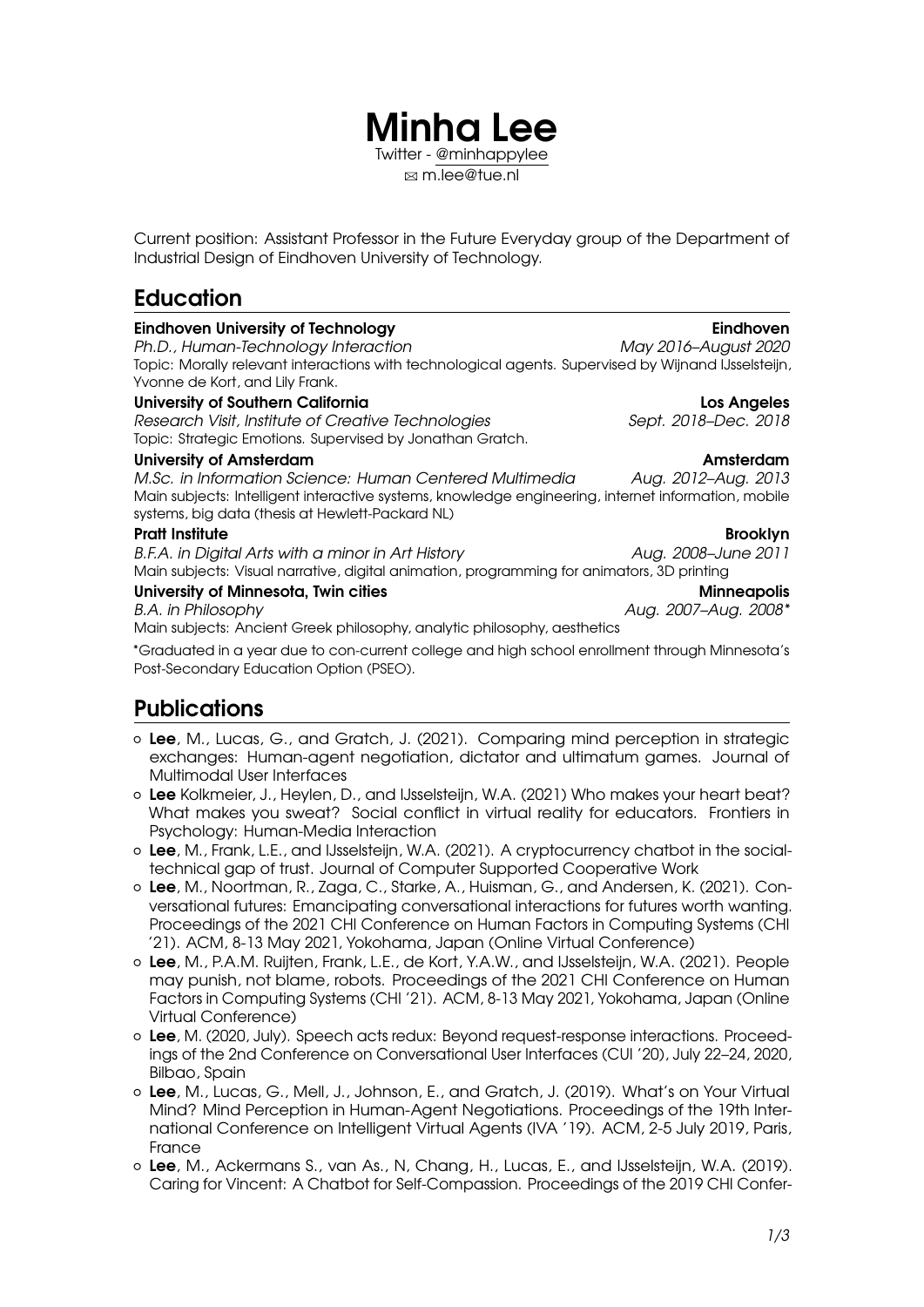ence on Human Factors in Computing Systems (CHI '19). ACM, 4-9 May 2019, Glasgow, Scotland

- { **Lee**, M. and IJsselsteijn, W.A. (2019) "Be Proud of the Bot that You Are!": From a Chatbot Therapist to a Chatbot Patient. Extended Abstracts of the 2019 CHI Conference on Human Factors in Computing Systems (CHI '19). ACM, 4-9 May 2019, Glasgow, Scotland
- { **Lee**, M., Frank, L.E., and IJsselsteijn, W.A. (2019) Exploring Compassion through HCI. Extended Abstracts of the 2019 CHI Conference on Human Factors in Computing Systems (CHI '19). ACM, 4-9 May 2019, Glasgow, Scotland
- { Heron, L\*., Kim, J\*., **Lee**, M\*., El Haddad\*, K., Dupont, S., Dutoit, T., and Truong, K. (2018, May). A dyadic conversation dataset on moral emotions. Proceedings of the 13th IEEE International Conference on Automatic Face & Gesture Recognition (FG '18). IEEE, 15-19 May 2018, Xi'an, China (\*Contributed equally)
- { **Lee**, M., Kim, J., Truong, K., de Kort, Y.A.W., Beute, F. and IJsselsteijn, W.A. (2017). Exploring moral conflicts in speech : multidisciplinary analysis of affect and stress. Seventh International Conference on Affective Computing and Intelligent Interaction, 23-26 October 2017, San Antonio, Texas
- { **Lee**, M., Frank, L.E., Beute, F., de Kort, Y.A.W. and IJsselsteijn, W.A. (2017). Bots mind the social-technical gap. Proceedings of 15th European Conference on Computer-Supported Cooperative Work, 28 August - 1 September 2017, Sheffield, United Kingdom
- { Kolkmeier, J., **Lee**, M. and Heylen, D. (2017). Gaze and moral conflicts in VR : university employees address grade disputes with a virtual trainer. Proceedings of the 17th International Conference on Intelligent Virtual Agents, 27-30 August 2017, Stockholm, Sweden
- { Lopez, A., Ratni, A., Trong, T.N., Olaso, J.M., Montenegro, S., **Lee**, M., Haider, F., Schlogl, S., Chollet, G., Jokinen, K., Petrovska-Delacretaz, D., Sansen, H. and Torres, M.I. (2016). Lifeline dialogues with Roberta. Proceedings of the FETLT 2nd International Workshop on Future and Emerging Trends in Language Technologies, Machine Learning and Big Data, 30 November - 2 December 2016, Seville, Spain. Dordrecht: Springer.
- { **Lee**, M., Schlogl, S., Montenegro, S., Lopez, A., Trong, T.N., Olaso, J.M., Haider, F., Chollet, G., Jokinen, K., Petrovska-Delacretaz, D., Sansen, H. and Torres, M.I. (2017). First time encounters with Roberta : a humanoid assistant for conversational autobiography creation. CTIT Proceedings of the University of Twente
	- \* Papers under review are available upon request.

### **Leadership and awards**

- { Pratt Institute Merit Scholarship (40,000 USD). Pratt Institute. 2008-2011
- { President of DIGIT, a digital arts club at Pratt Institute. 2010-2011
- { Excellence in Academic Achievement Award. Pratt Institute. 2011
- { Barrett Endowed Scholar: Teaching Assistant (2,000 USD). Pratt Institute. 2010-2011
- { PhD School for the 4TU network (Technical universities of the Netherlands): Co-organizer. 2016
- { Writing retreat for PhD students in the 4TU network: Organizer. 2017
- { Morality as Cooperation symposium at TU Eindhoven: Co-organizer. 2017
- { Blockchain and cryptocurrency meetups in Eindhoven: Co-organizer and speaker. 2018-onward
- { Margins conference: Speaker on compassion. Travel grant (300 GBP). 2019
- { Intelligent Virtual Agents conference: Student travel grant (950 USD). 2019
- { Conversational User Interface conference: Student travel grant (500 EUR). 2019
- { Turing Institute workshop on Responsible Human Machine Teaming: travel grant (150 GBP). 2019
- { Dagstuhl seminar on Software engineering and bots: Invitation and travel grant (450 EUR). 2019
- { Conversational User Interface conference: Provocation papers co-chair. 2020
- { Conversational User Interface conference: Full papers co-chair. 2021